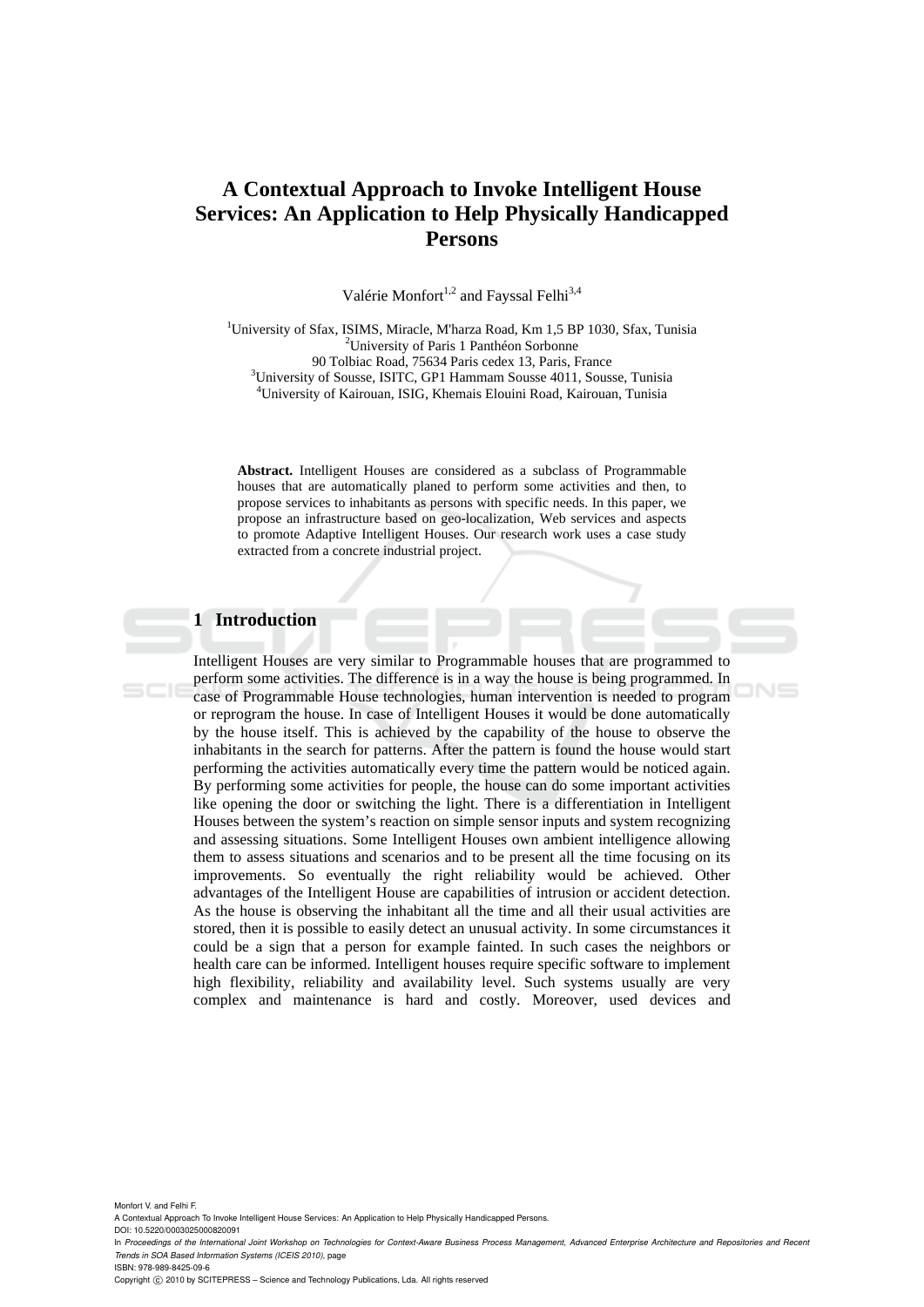technologies are very heterogeneous and it is not obvious to add a new device or to develop a new service to satisfy the user.

We noticed that Service Oriented Architecture (SOA) offers a great flexibility to Information Systems (IS) because each application owns interfaces masking implementation details. So, applications own interfaces including services and are seen as black boxes independently connected to a middleware as Enterprise Application Integration bus (EAI) with its connectors and adaptors. Moreover, Web services are based on standards and are till now the cheapest and simplest solution to support interoperability between platforms. Based on Web services, Enterprise Services Bus (ESB) [17] is a kind of services Web based EAI and allows loosely coupling with low costs. However, even if Web services offer technical connection means for interoperability, they address neither adaptability nor context aware adaptability.

We are convinced that platforms for adaptability as [23] could be used as a software solution for an Intelligent Houses. Particularly, Wcomp supports Web services and Aspects Weaving for adaptability implementation. This paper is based on a concrete industrial project improving accessibility for persons with specific needs in their usual environment (at home, in their cars, in the underground...). It shows a concrete implementation of context awareness in Intelligent Houses with Web services and aspects based on WComp Platform. We shall process as followed. The second section presents context awareness. The third section presents the case study extracted from the industrial project. The fourth section explains Web services, and WComp platform. The fifth section presents the architecture and development examples. The Sixth section shows related works and finally the last section treats our conclusion.

### **2** Context Awareness

The emergence of new technologies in particular wireless communications and the increasing use of portable devices (smart phones, personal digital assistants-PDA-, laptops...) have simulated the emergence of a new computing paradigm called: pervasive computing. In fact we have moved from the desktop computing paradigm to the mobile and ubiquitous computing paradigm. Pervasive computing refers to the seamless integration of devices into the users everyday life. "Appliances should disappear into the background to make the user and his tasks the central focus rather than computing devices and technical issues.". Computing applications now operate in a variety of new settings; for example, embedded in cars or wearable devices. They use information about their context to respond and adapt to changes in the computing environment. They are, in short, increasingly context aware.

-INOL

OGY PL

JBLIC

They explain how to use context and propose a classification of the features of context-aware applications that combine their different ideas. They consequently define three categories of features that context-aware applications may support as (1) presentation of information and services to the user; (2) automatic execution of a service; and (3) tagging of context to information for later retrieval. In order to describe how an application can be context aware, a lot of works are described in [33] and propose various architectures for context-aware systems.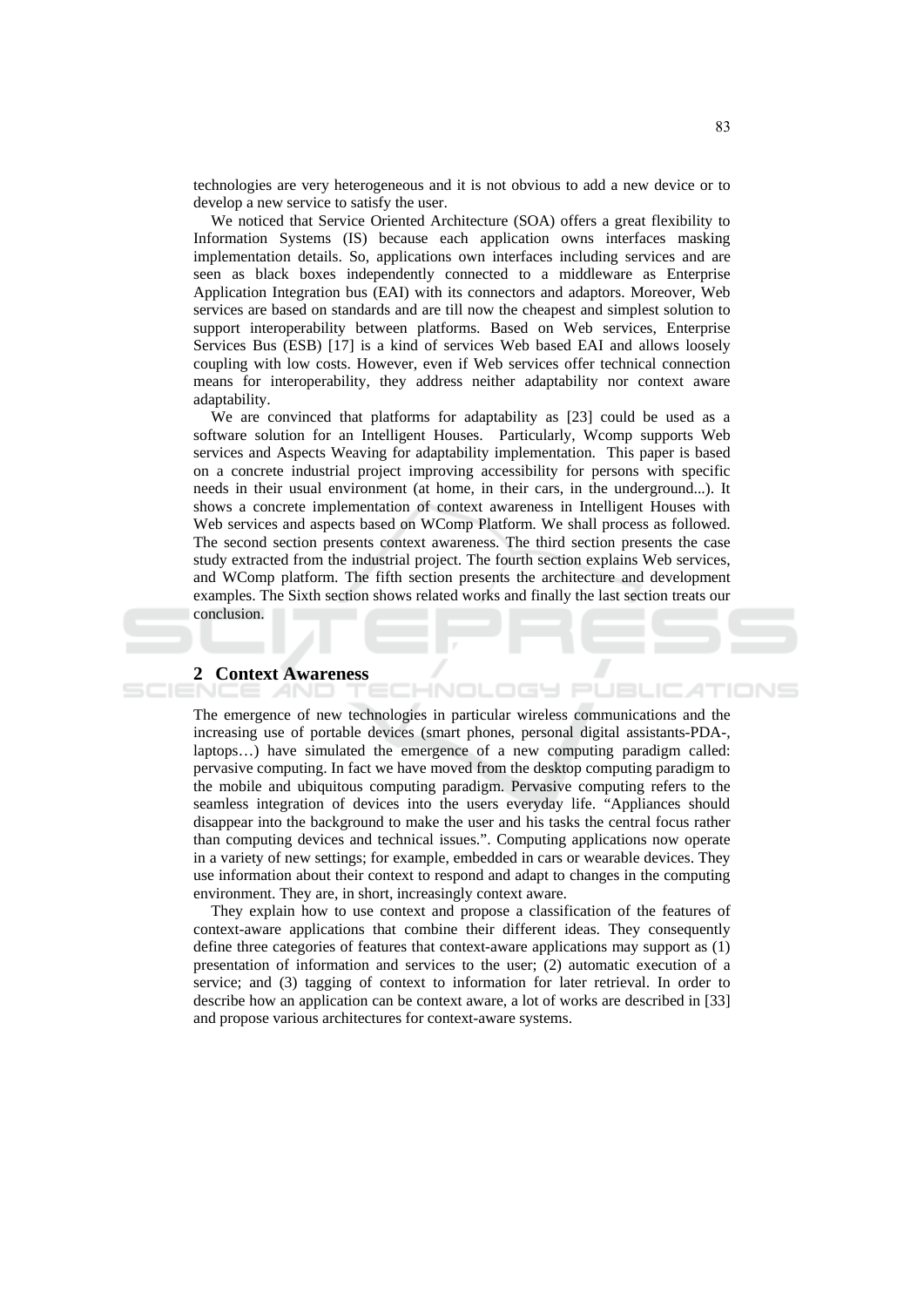All these works converge to a general architecture composed of five ordered layers presented in fig. 1. The complete description of every layer is given in [22].

| <b>Application/Services</b> |
|-----------------------------|
| Storage/Management          |
| <b>Preprocessing</b>        |
| <b>Raw Data Retrieval</b>   |
| <b>Sensors</b>              |

Fig. 1. Architecture of context-aware system.

### 3 Case Study

#### $31$ **Context**

We are working on a concrete Demotic or intelligent house project to help handicapped persons for their usual tasks at home. They can allow continuing an independent life for elderly persons (control, communicate, banking....) and those persons can thus benefit from Domotics to be more autonomous. So, Domotics can contribute to a better quality of life. Moreover, an intelligent (smart) house can be considered as a comprehensive and intelligent aid, adaptable to the functional possibilities of the user and to the desired actions. For instance, the intelligent house can manage: i) safety as burglar alarm, fire alarm, gas and smoke detector, ...ii) signaling as video intercom, computer with programs a peripherals, recognition software, speech module, ... iii) personal care and housekeeping as bathroom lift, adjustable bed ... iv) communication as person-to-person communication, access to various services such as e shopping and e banking, monitoring health conditions, , ... v) automatic switching lightning, remote control of radio/TV/Video/CD/DVD, remote control of front door ... The elements that generate signals are called "sensors" (switches, temperature meters, infrared-cells, motion-detectors, winddetectors, light-cells,...). We called "actuators" the elements that are activated by the system (relays / dimmers for lamps, motors for the garage door, ...).

In this paper, we, off course, reduced the scope of the case study. In our domotics system sensors, actuators, supply and communication are part of a home network. The network is controlled by the coordination-system (fig.2). Sensors intercept signals and send information to the coordination-system. For instance, when the handicapped person goes close to a door, he enters into the perimeter defined to be detected by a geo-localization sensor. So, while door opening, the geo-localization sensors into the room send entrance information to a geo-localization system including data base that performs the person's position and associates several services specific to the room. The handicapped person may loudly ask for a service, a sensor detects vocal information to send it to the system and the system provides the required service.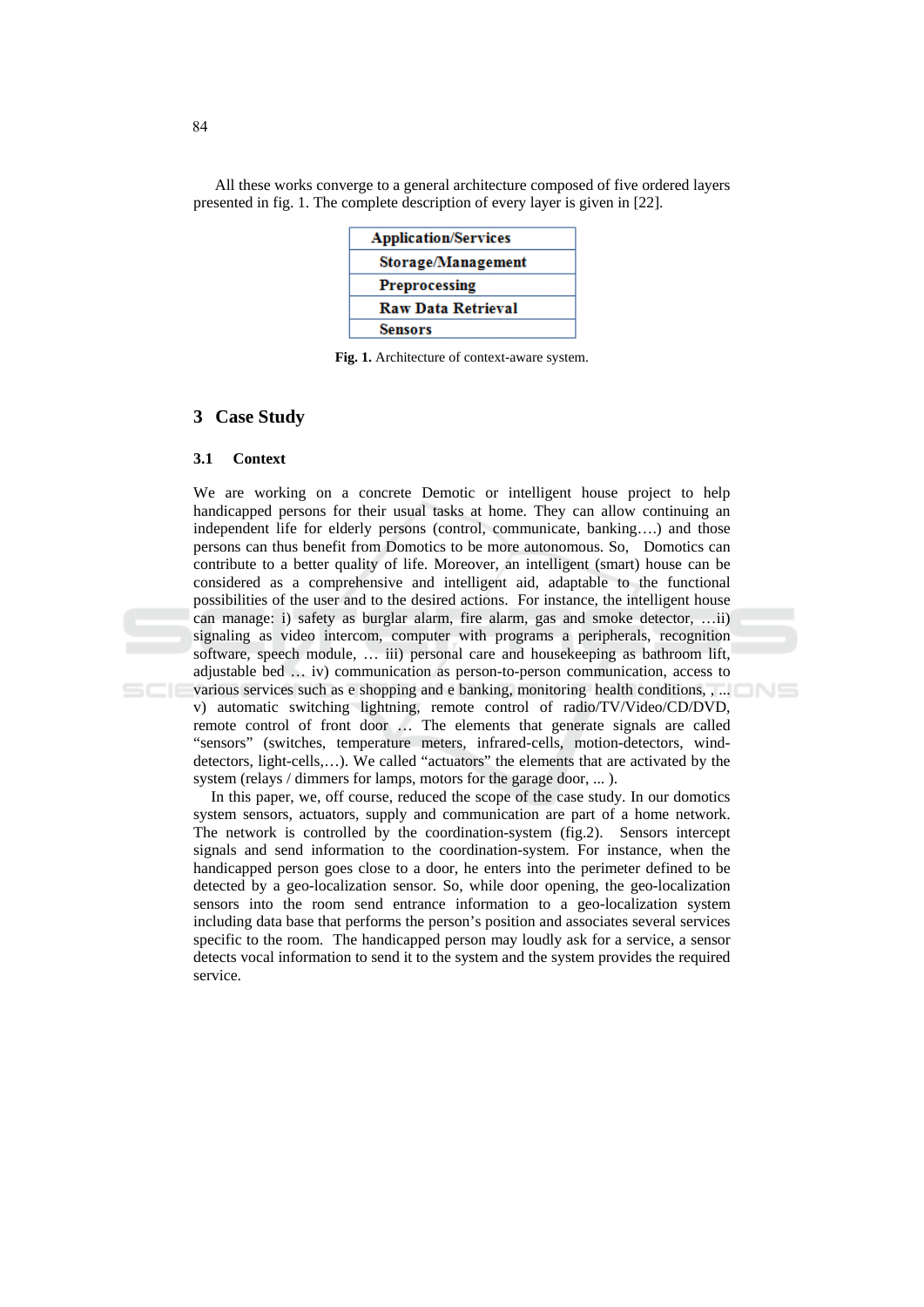

Fig. 2. Intelligent house.

#### $3.2$ **Modeling**

According to previous section, the different services invoked by the handicapped person are: opening the door, switching on the light or TV ... The actor (the handicapped person) goes into the room that is equipped by several sensors, and the system "InRoomDeviceManagement" detects that room intrusion (Fig 3.). According to the voice signal the sensor will choose the fitted service. Position, Time, Climate, Voice are signals intercepted by the system to provide services. We aim to offer: flexibility to changes, interoperability to different platforms and adaptability. Let us see now the way we implemented the case study and firstly present the technologies we used as Web services for flexibility and interoperability and Wcomp platform for adaptability.



Fig. 3. UML Class model of the case study.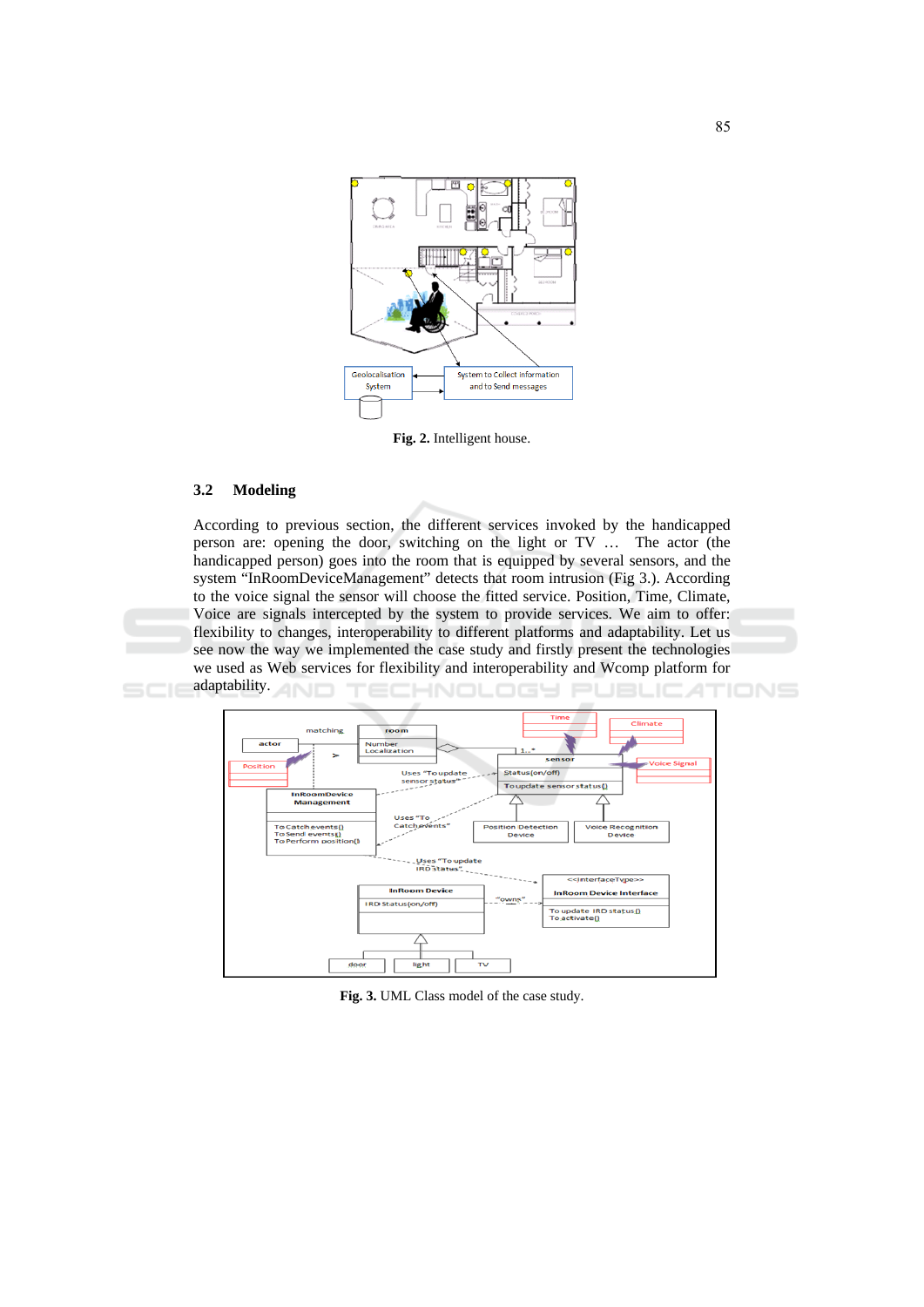### 4 Web service, Aspect and WComp

#### $4.1$ **Web Service Definition**

Web services (WS) [7], like any other middleware technologies, aim to provide mechanisms to bridge heterogeneous platforms, allowing data to flow across various programs. The WS technology looks very similar to what most middleware technologies looks like. Consequently, each WS has an Interface Definition Language, namely WSDL (Web Service Description Language), that is responsible for the message payload, itself described with the equally famous protocol SOAP (Object Access Protocol), while data structures are expressed by XML (eXtended Markup Language). Very often, WS are stored in UDDI (Universal Description Discovery and Integration) registry. WS-BPEL (Business Process Execution Language) is a WS orchestration language. An orchestration specifies an executable process that involves message exchanges with other systems, such that the message exchange sequences are controlled by the orchestration designer. WS-BPEL provides a language for the specification of Executable and Abstract business processes. By doing so, it extends the WS interaction model and enables it to support business transactions. WS-BPEL defines an interoperable integration model that facilitates the expansion of automated process integration  $[12]$  in both the intra-corporate and the business-to-business spaces. Web services are the fitted solution for flexibility and interoperability but as mentioned in related works [19], [26] they do not offer adaptability. However, in our case study we shall not need UDDI repository locally, inside house. Following section briefly presents Aspects paradigm.

#### **Aspects Paradigm Definition**  $4.2$

Aspect Oriented Programming (AOP) is viewed as an answer to improve Web services flexibility. AOP [1] is a paradigm that enables the modularization of crosscutting concerns into single units called aspects, which are modular units of crosscutting implementation. Aspect-oriented languages are implemented over a set of definitions:

- *Joinpoints:* They denote the locations in the program that are affected by a particular crosscutting concern.
- *Pointcuts:* They specify a collection of conditional joinpoints.
- Advices: They are codes that are executed before, after or around a joinpoint.

In AOP, a tool named *weaver* takes the code specified in a traditional (base) programming language, and the additional code specified in an aspect language, and merges together the both in order to generate the final behavior. The weaving can occur at compile time (modifying the compiler), load time (modifying the class loader) or runtime (modifying the interpreter). Let us see now WComp Platform, a platform for context aware adaptation.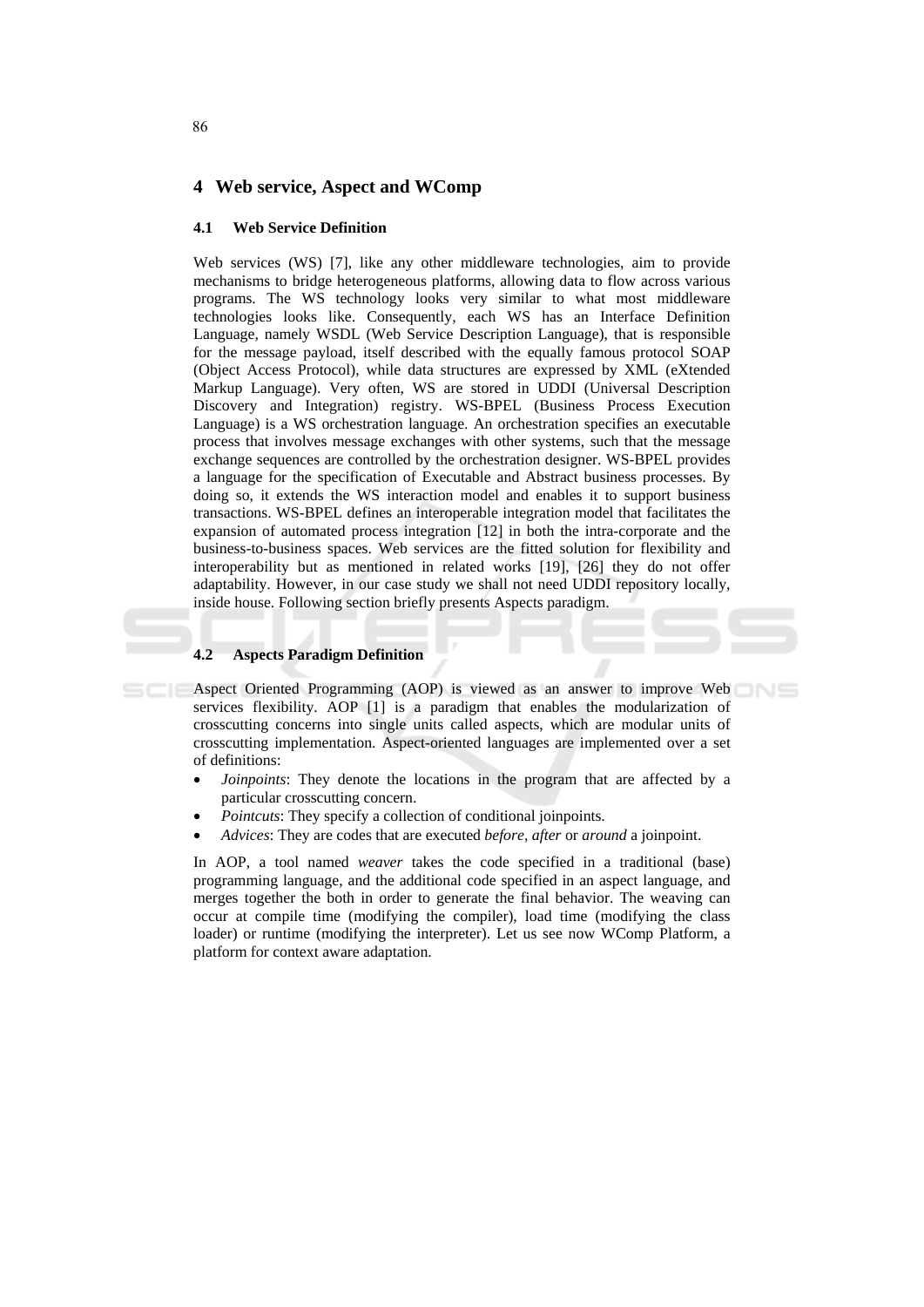#### $4.3$ **The Wcomp Platform**

WComp is a prototyping "development" environment for context-aware applications. The WComp Architecture is organized around Containers and Designers paradigms. The purpose of the Containers is to take into account system services required by Components of an assembly during runtime: instantiation, destruction of software Components and Connectors. The purpose of the Designers allows configuring assemblies of through Containers. To promote adaptation to context WComp uses Aspect Assembly paradigm. Aspect Assemblies can either be selected by a user or fired by a context adaptation process. It uses a weaver that allows adding and or suppressing components. A container includes a set of (Beans) components. Each bean has: properties, input methods that use received input information, and output Methods to send to another bean, for instance, output information. Aspect Assemblies allow defining links between Beans by using input and output information. WComp uses UPnP (Plug and Play) technology to detect locally whether the device is active or not and to define input methods and sent events for each component. With this architecture WComp allows: i) managing devices heterogeneity and dynamic discovering by using UPnP, ii) events driven interactions with devices, iii) managing dynamic devices connection and disconnection in infrastructure. Concerning proposed case study, Beans are composed according to needs in a predefined manner (Lightweight Components Architecture or LCA). Let us see now the proposed solution.

# **5** Solution

#### $5.\overline{1}$ **Architecture**

Fig.4 shows proposed architecture where UPnP plug-in intercepts events coming from devices to send them to WComp that performs localization of the person. The Gateway links services to a set of points within a room. This architecture is deployed locally, inside the house of the handicapped person.



Fig. 4. Proposed Architecture.

#### $5.2$ **Implementation**

Here is a set of figures denoting our application and illustrating the corresponding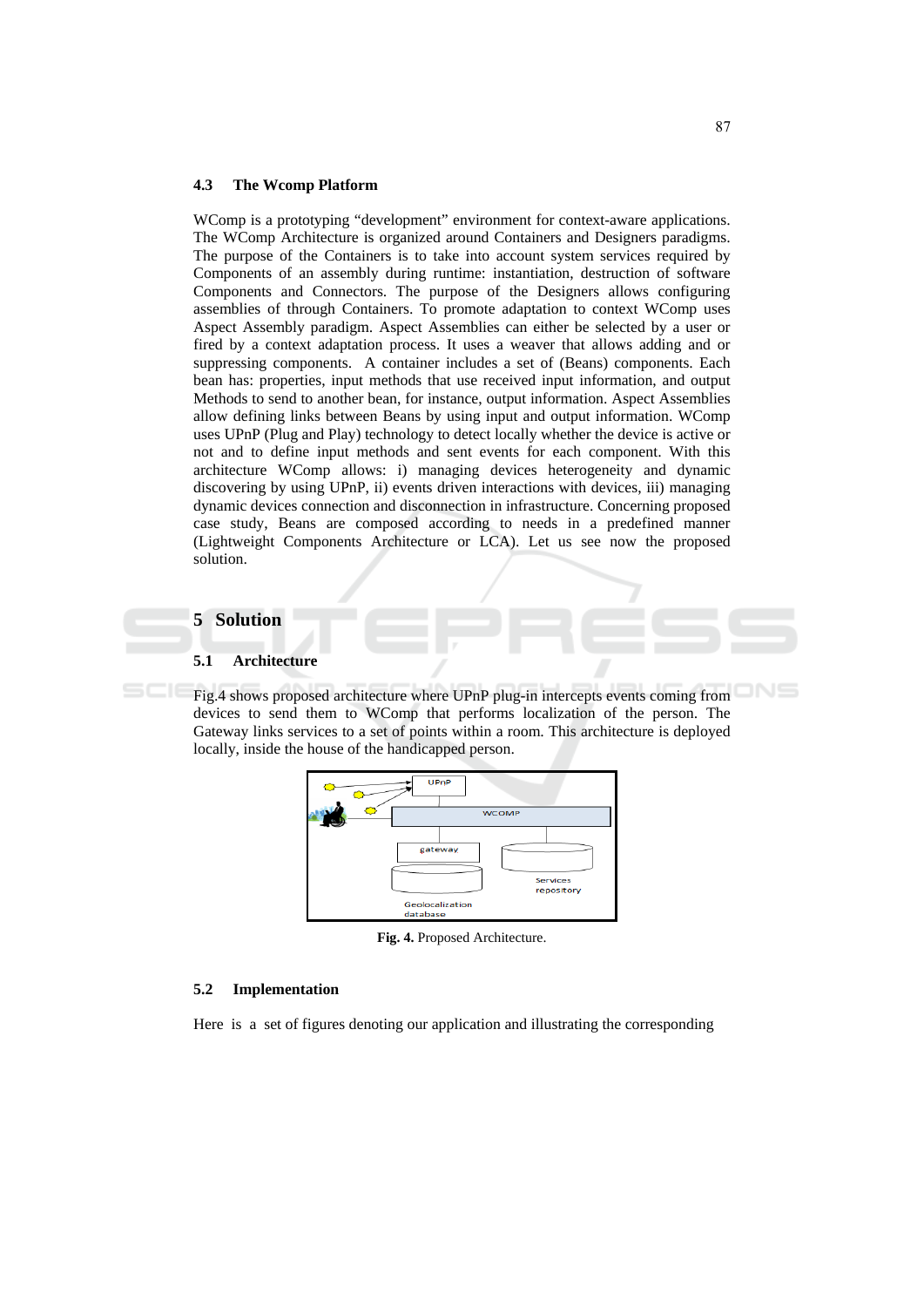assembly. Fig.5 shows the request of several services in a sitting room as: Air conditioner, Lightning, Screen Camera Monitoring. When the handicapped person is in the room status is on and the "EventToggler" Bean intercepts this status change and services request is expressed.



Fig. 5. WComp container modeling.

Following Fig.6 shows the updating status through the WComp interface. We simulated the sensors with this interface (Fig. 6).



Fig. 6. WComp interface, asking for a service. т

Following Fig.7 shows a sequence diagram to express the process. The handicapped person goes into a room and asks for light switch on service. We simulate this with a click "on" and the "EventToggler" Bean intercepts the ok value

АN



Fig. 7. Sequence Diagram.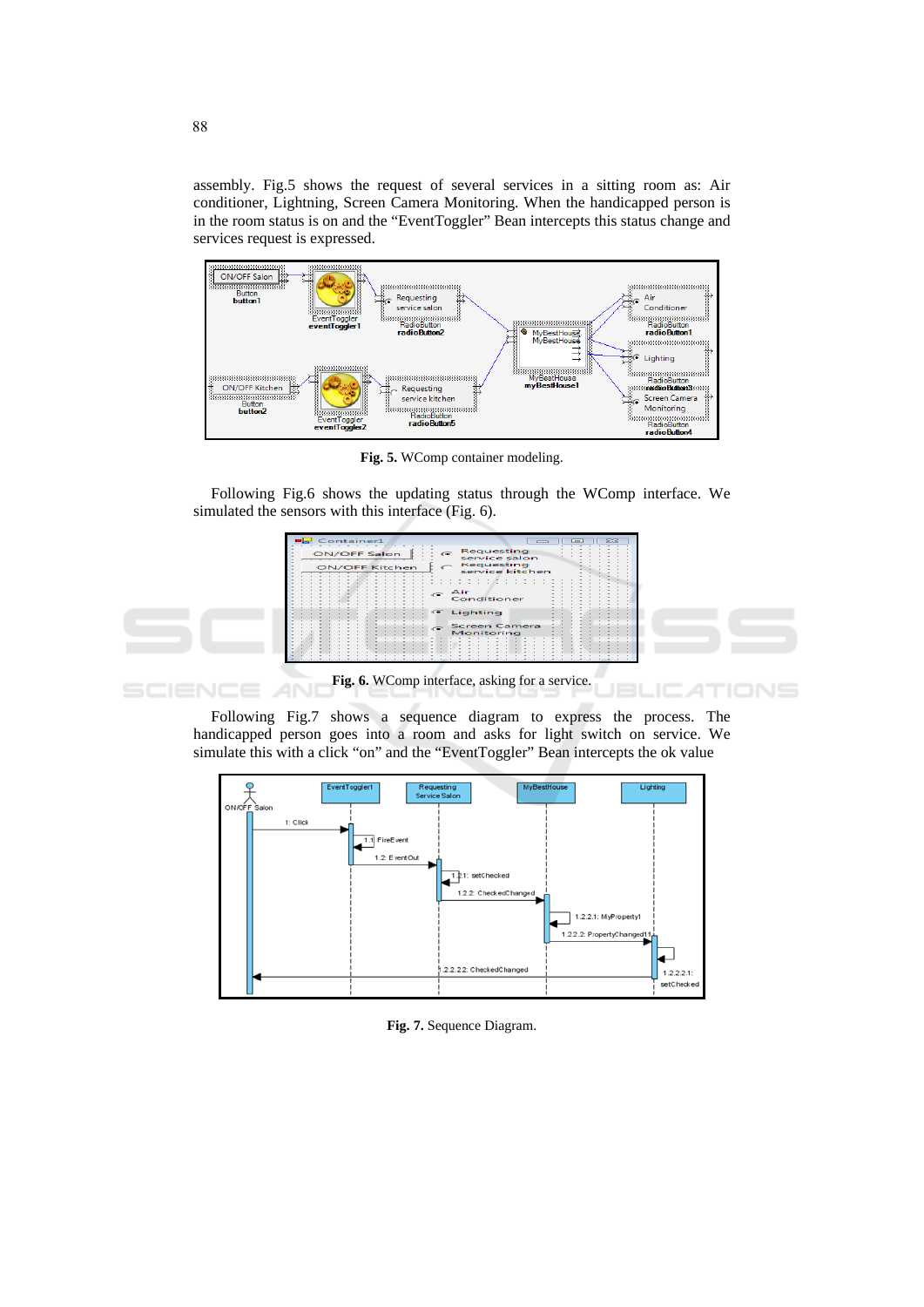(coming from "on" value) and then executes "FireEvent" method that updates the light switch status. This value comes from the event "EventOut" via the bean called « Demande Service Salon » that updates light switch status. « setChecked » changes the status of the radioButon « Demande Service Salon » via the « MyBestHouse » Bean...

Fig. 8 and 9 show the definition of the assembling between "MyBestHouse" Bean and the "radioButton2" in the container (lines 35 and 36). The link between the "radioButton2" via "MyBestHouse » defined by "EventHandler" that intercepts "CheckedChanged" value and provides the value to the Entry method to "MyBestHouse" Bean. This value is performed by "this.\_radioButton2\_to\_myBestHouse1\_0 » as a parameter of the "EventHandler" method.

|     | 35 this.radioButton2.CheckedChanged += new                         |
|-----|--------------------------------------------------------------------|
|     | 36 System.EventHandler(this. radioButton2 to myBestHouse1 0);      |
|     | 37 this.myBestHouse1.PropertyChanged1 += new                       |
|     | 38 MyBestHouse.MyBestHouse.IntValueEventHandler(this. myBestHouse1 |
|     | 39 to radioButton1 1);                                             |
|     | $40$ []                                                            |
| 413 |                                                                    |

Fig.8. Assembling definition.

The lines 37 to 30 are the assembling between bean "MyBestHouse" Bean and a "radioButton" in the container.



Fig. 9. Updating radioButton.

lignes  $42$ 43 The and show the declaration of the method radioButton2 to myBestHouse1 0 whose parameter is the object or the component that will receive the sent value. This work allowed us to develop complete application we used concrete sensor and fitted electronics system to define a genuine prototype. This is a part of the future works as shown in following section.

### **6** Future Works

We would like to extend previous solution by adding the possibility to invoke a distant service via the Web. For instance, the handicapped person wants to command a pizza, but it is Sunday, only a few pizzerias are opened on Sunday. The system analyses the request of the handicapped person adapting it to the specific day and by listing the opened pizzerias on Sunday, close to the house of the user. He just has to choose the pizzeria with any media. WComp can do the adaptation according to the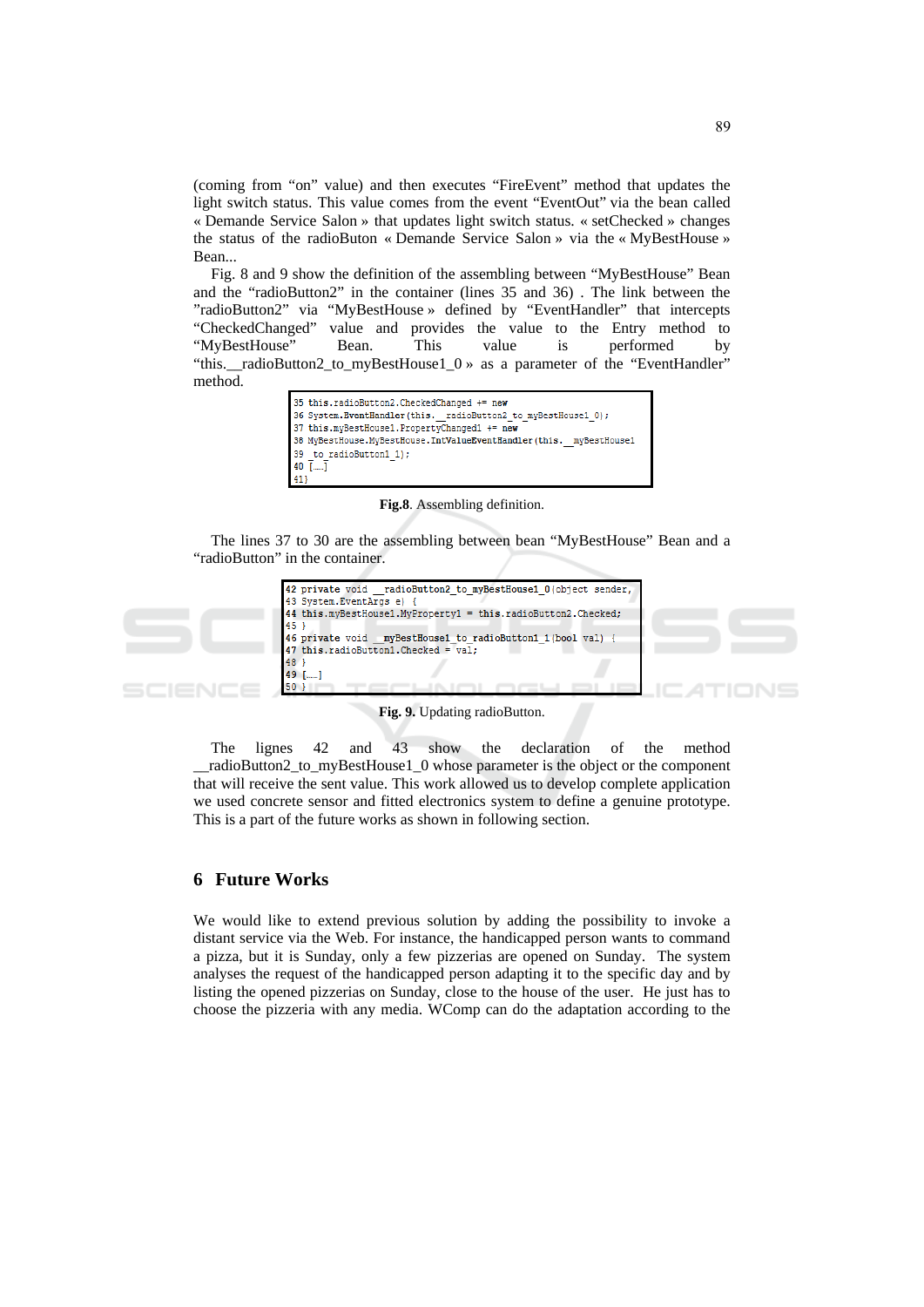date and the localization. It offers the possibility to invoke a distant service according to a BPEL process. Then it is necessary to develop a correspondence gateway to link service to localization, as the gateway inside house. UDDI repository is required with distant service invocation. We have to work to define gateways and performing geolocalization databases. These geolocalization databases aim to define geographical zones. Moreover, we notice the need to define Aspects Beans and we would like to increase adaptability via auto adaptability, we also are working in this direction.

# **7** Related Works

Several research works as [25], aim to use meta modeling [10], [13], [14], [20], [21], [22], context awareness platform as WComp [24] or other platform to promote adaptability. In Intelligent House domain more often system used is system based hardware. We did not find any research work using context aware platform.

# 8 Conclusions

This research paper presents a genuine case study coming from an industrial project about Intelligent Houses for handicapped persons. The context adaptation platform (WComp) is considered as a middleware: orchestrating messages and events sending, reconfiguring components according to aspects, invoking local or distant Web services. We presented an architecture and we pragmatically showed the adaptation with models and pieces of code. This architecture can be extended by offering local and distant services according to different context parameters as position, dates, weather, ... We are working now on a full auto adaptable platform.

. . . . . . .

TIONS

### **References**

SCIENCE *A*ND

- 1. Kiczales, G., Lamping, J., Maeda, C., and Lopes, C. (1997). Aspect-oriented programming. In Proceedings European Conference on Object-Oriented Programming, volume 1241, pages 220–242. Springer- Verlag, Berlin, Heidelberg, and New York.
- 2. V. Monfort, S. Hammoudi, When Parameterized MDD Supports Aspect Based SOA, IJEBR 2010, International Journal of E-Business Research (To appear).
- 3. V. Monfort, S. Hammoudi, ICSOC, Towards Adaptable SOA: Model Driven Development, Context and Aspect The 7th International Conference on Service Oriented Computing, November 23-27 2009, Stockholm, Sweden.
- 4. Charfi, A. and Mezini, M. (2004). Aspect-oriented Web service composition with AO4BPEL. In Proceedings of the 2nd European Conference on Web Services (ECOWS), volume 3250 of LNCS, pages 168-182. Springer.
- 5. Tidwell, D. (2000). Web services: The web's next revolution
- 6. S. Vale, S. Hammoudi, Context-aware Model Driven Development by Parameterized Transformation Proceedings of MDISIS 2008
- 7. Web site retrieved from WSA http://www.w3.org/TR/ws-arch/